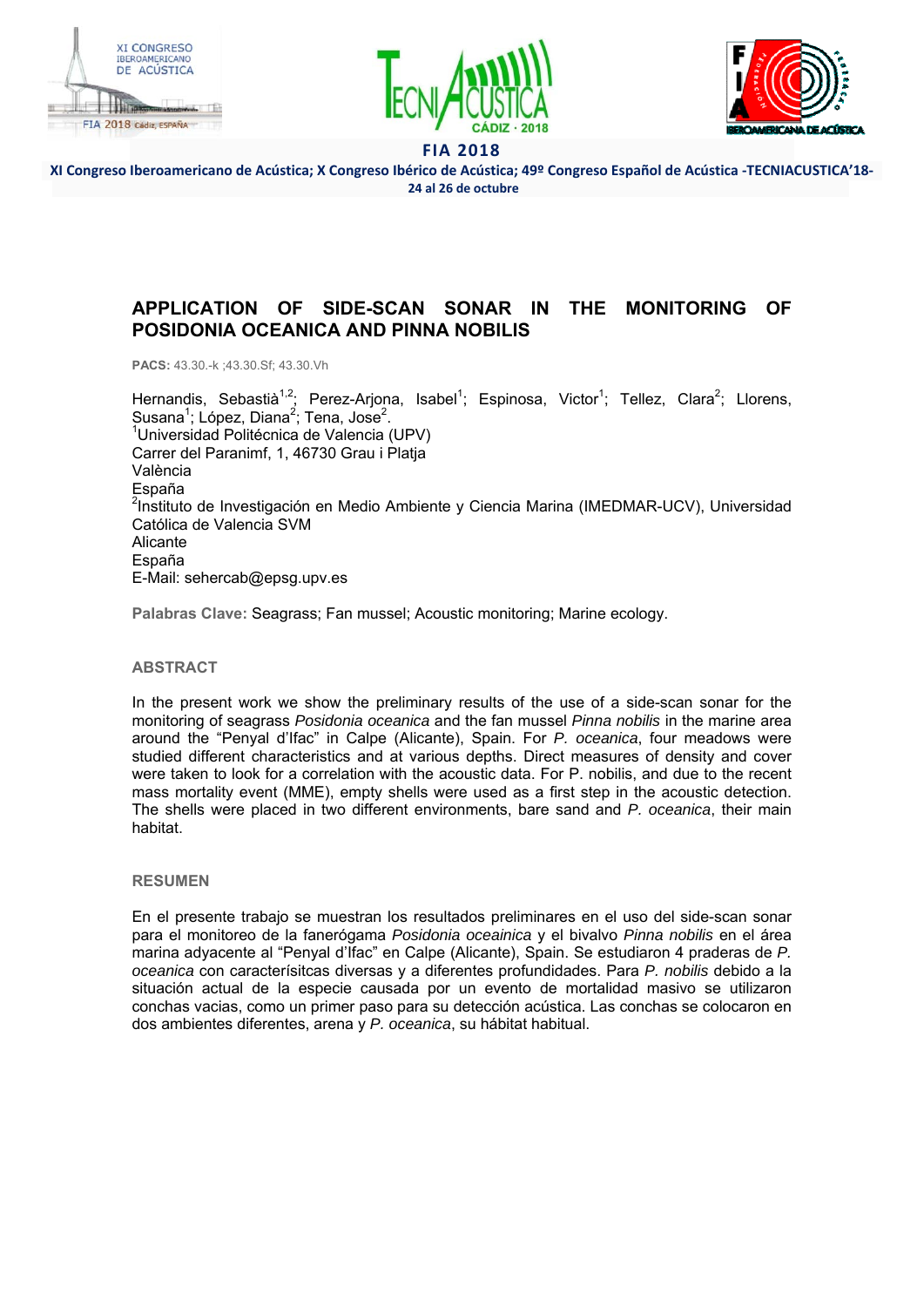





**XI Congreso Iberoamericano de Acústica; X Congreso Ibérico de Acústica; 49º Congreso Español de Acústica ‐TECNIACUSTICA'18‐ 24 al 26 de octubre** 

### **1. Introduction**

The seagrass *Posidonia oceanica* and the fan mussel bivalve *Pinna nobilis* are two emblematic and endemic species to the Mediterranean Sea typically associated (Butler *et al.* 1993). *P. oceanica* is the most important and well-known seagrass in the Mediterranean, where it is endemic. It forms continuous meadows from the surface to 45m (Green *et al.* 2003). Seagrass meadows have an important ecological role in the ecosystem  $(O<sub>2</sub>$  production, biomass production, acting as a hatchery etc.) and provides protection to the litoral from the hydrodynamic (Green *et al.* 2003; Boudouresque *et al.* 2006). *P. nobilis* is included among the species hosted by *P. oceanica* (Garcia-March 2005). fan mussel can be found typically between 0.5 and 60m stereotypically associated to *P. oceanica* meadows. Its shell can reach 1m length, being one of the largest bivalves in the world, and the largest in the Mediterranean Sea (Basso *et al.* 2015). The situation of this species is critically due to a recent mass mortality event (MME) occurred in the western Mediterranean, provoked by a new species of Haplosporidian protozoan parasite, *Haplosporidium pinnae* (Darriba 2017; Vázquez-Luis *et al.* 2017; Catanese *et al.* 2018). The monitoring of both species is typically done by direct methods –mainly by SCUBA diving–, which entails a big sampling effort limited by the number of divers and the reduced working time underwater (Garcia-March *et al.* 2007). The use of undirected methods like a side-scan sonar (sss) could spare this work and allow exploring more extensive areas (Pasqualini *et al.* 1998; Powers *et al.* 2015).

## **2. Objectives**

The objective of the present work is the application of the sss for the monitoring of *P. nobilis* and *P. oceanica.* For *P. oceanica* the main objective is the use of the sss to measure the acoustic reflexion of the meadow and look for a relationship between this and the shoots density and cover. For *P. nobilis* the main objective is the use of the side-scan for the location of individuals for population census and to obtain a measure of individuals sizes. A secondary objective, related to the current situation of the species after the MME, is the distinction between living and dead individuals.

## **3. Material and methods**

### 3.1. Study area

The study was developed in the marine area around the "Penyal d'Ifac", in Calpe, Spain. Three locations were selected for the study. For *P. oceanica,* four transects were studied. In L2, transects L2.1 and L2.2 were placed at 8 and 12 meters deep respectively, both in *P. oceanica*. In L3, L3.1 was located in the middle of the meadow at 5m deep while the other, L3.2, was located close to the limit of the meadow at 6m deep. Density and coverage were directly measured by SCUBA diving for the calibration with the acoustic method. Density was sampled 15 times in each location with 25cm homemade squares (0.93 $m^2$  total surface area). Cover was sampled 30 times in each location with 50cm homemade squares subdivided in four subsquares (7.5 $m^2$  total surface area).

For *P. nobilis,* the transect L1.1 of L1 and the transect L2.1 of L2 were used*.* L1.1 was located on bare sand to avoid any interferences and learn about the acoustic echo of the shell. L2.1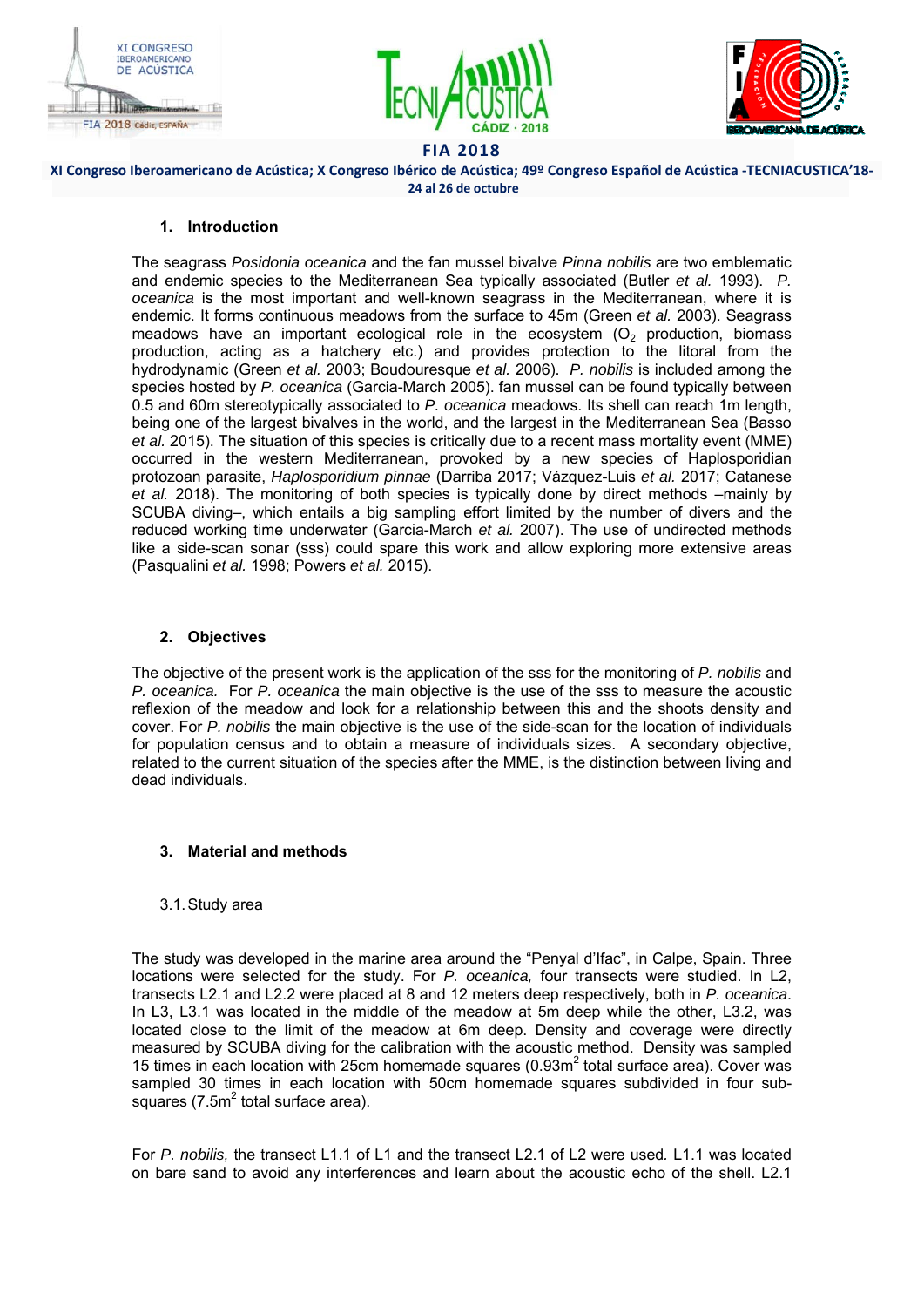





### **XI Congreso Iberoamericano de Acústica; X Congreso Ibérico de Acústica; 49º Congreso Español de Acústica ‐TECNIACUSTICA'18‐ 24 al 26 de octubre**

was the same transect done in *P. oceanica* at 8m depth, and was used to locate the shells in their main habitat. 7 empty shells were used, 5 adults (Nacra 1 -63.3cm- length, Nacra 2 -61.2-, Nacra 3 -59.4-, Nacra 4 -58.9- and Nacra 5 -42.1-) and 2 juveniles (Nacra 6 -4.7- and Nacra 7 - 7.7-)

### 3.2. Side-scan sonar

For the acoustic transects a Simrad EK60 echo sounder was used, together with a split-beam side-scan transductor. The side-scan emits fan-shaped pulses in a wide angle, which allows to explore large areas of the sea floor. The measures were done at 200KHz and 90W. For the acoustic measures, each transect of each location was replicated 6 times (6 subtransects –T1, T2, T3, T4, T5 and T6–).

3.3. Data processing and analysis

All data was recorded by the EK-60 own program as a .raw file and processed through the program Sonar 5 Pro<sup>®</sup> and Matlab<sup>®</sup>. The energy accumulated in *P. oceanica* was calculated for the 30cm right above the bottom, It was done for a 40TVGLog and 20TVGlog. First the transects in bare sand were analysed. For detection, the transects were reviewed visually. Then, individual pings of the position where the shells should be were represented together with a representation of the echogram with thresholds.

## **4. Results**

*4.1. Posidonia oceanica.* Direct measurements.

The direct measures of density and cover can be found. L3.1 showed the higher values with a density of 1109.33 shoots/m2 and a 55.92% cover. In decreasing order followed T3.2 with 987.2 shoots/m $^2$  and 48.72% of cover, L2.1 with 827.63 shoots/m $^2$  and 36.27% of cover and L2.2 with 604.80 shoots/m<sup>2</sup> and 18.66% of cover. A graphical representation of density can be seen in Figure 1.



Figure 1: Density for each transect in shoots/ $m^2$ . The transects were ordered from higher to lower density.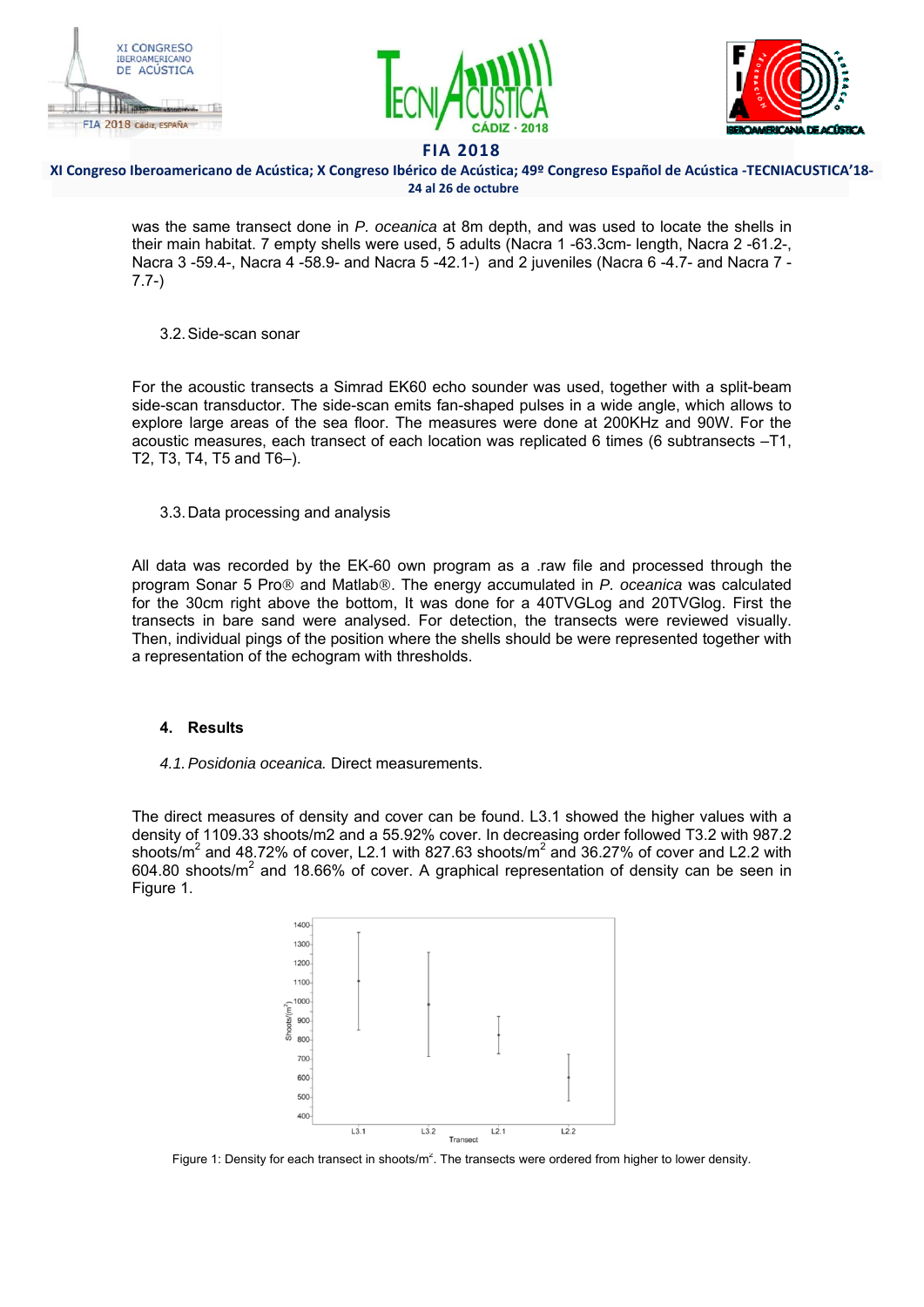





#### **XI Congreso Iberoamericano de Acústica; X Congreso Ibérico de Acústica; 49º Congreso Español de Acústica ‐TECNIACUSTICA'18‐ 24 al 26 de octubre**

### 4.2. *Posidonia oceanica* . Acoustic data.

The meadow was clearly visualised in all the subtransects. Its presence produced a different response in the echo level when compared to bare sand. The results of the energy accumulated in the 30cm above the bottom for a TVG 40. lower accumulation was in the transect L3.1 with a mean of -237.65dB and a SD of ±1.27, whereas the transect L2.2 presented the higher accumulation with a mean of -207.83 and a SD of  $\pm$  1.15. The other two transects showed intermediate values with a mean and SD, respectively for L2.1 and L3.2, of -214.52  $\pm$  1.30 and -225.09 ± 1.69 (Figure 2). The results of the energy accumulated in the 30cm above the bottom for a TVG 20 are presented in. The pattern obtained was the same that for a TVG 40, showing T3.1 the lower accumulation, followed in order by L3.2, L2.1 and L2.2 (Figure 2).



Figure 2: Accumulated energy in dB for TVG 40 and TVG 20. The transects were ordered as Figure 1 for the comparative.

### *4.3. Pinna nobilis* in bare sand

Adult shells were placed successfully in a linear transect leaving 3m distance between them. The measure of the unburied part of the shell can be found in (**¡Error! No se encuentra el origen de la referencia.**). The adult shells were clearly detected visually in two of the six subtransects made (T5 and T6) (Figure 3) partially in one (T3) and undetected in the other three (T1, T2 and T4). The juvenile's shells were undetected in all the subtransects. The TS values for the shells ranged from -80 to -55dB. In Figure 3 can be seen a Matlab $\circledR$  representation of L1.1 with the shells. The individual pings represented of the shells and bare sand showed the difference in the echo reflexion (Figure 3 (left): Echogram representation with Matlab  $\emptyset$  of L1.1 - T5. Above, the original transect, down, the transect with the correction. Figure 4).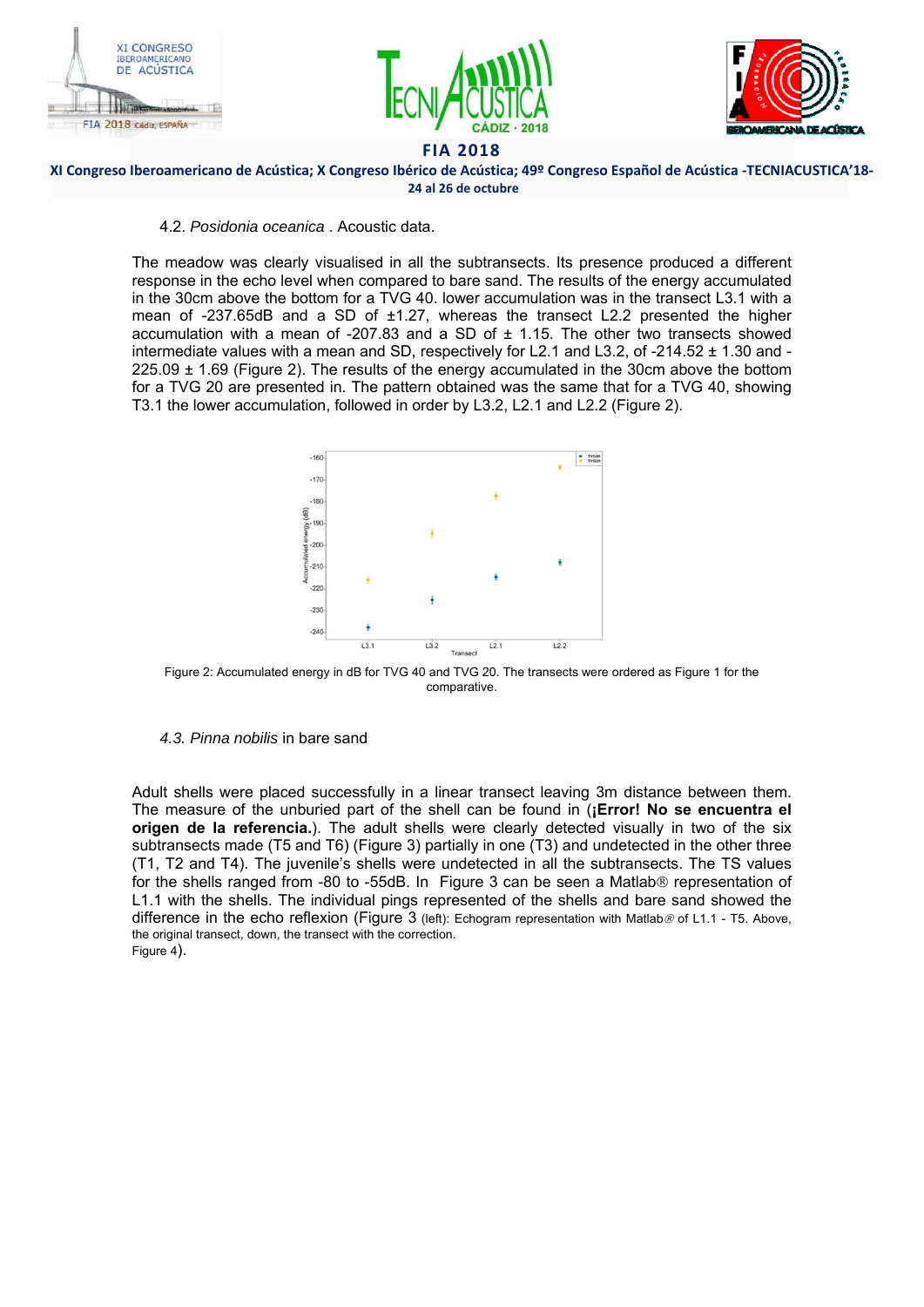





**XI Congreso Iberoamericano de Acústica; X Congreso Ibérico de Acústica; 49º Congreso Español de Acústica ‐TECNIACUSTICA'18‐ 24 al 26 de octubre** 



Figure 3 (left): Echogram representation with Matlab @ of L1.1 - T5. Above, the original transect, down, the transect with the correction. Figure 4 (right): Graphical representation of ping 315 (nacra) and 425 (bare sand) in transect L1.1 - T5.

The acoustic height of the shells (Figure 5) was measured in transects 5 and 6. The size measured acoustically was always inferior to the real size. Since they were undetected, no size was measured for Nacra 6 and 7. The results can be found in **¡Error! No se encuentra el origen de la referencia.**. For the measure, the higher single ping was used.

| <b>Individual</b>   Nacra 1 Nacra 2 Nacra 3 Nacra 4 Nacra 5 Nacra 6 Nacra 7 |      |      |      |      |      |     |     |
|-----------------------------------------------------------------------------|------|------|------|------|------|-----|-----|
| Unburied length  <br>(cm)                                                   | 39.1 | 39.8 | 28.3 | 35.8 | 16.9 | 2.4 | 3.8 |
| <b>Acoustic length</b><br>$(cm)$ T5                                         | 22.1 | 23.3 | 24.5 | 30.8 | 11.1 |     |     |
| <b>Acoustic length</b><br>$(cm)$ T6                                         | 29.4 | 28.3 | 24.6 | 33.2 | 16.0 |     |     |

Table 1: Measure of the unburied part of the shells, and the size measured acoustically for subtransects T5 and T6.





#### *4.4. Pinna nobilis* in *Posidonia oceanica*

The shells were not detected visually in any of the 15 transects made. Individual pings of the locations where the shells were supposed to be were graphically represented (Figure 6) for two of the subtransects. A small difference in the echo level was detected, being higher for the pings where the shell was supposed to be than the ones with only *P. oceanica.*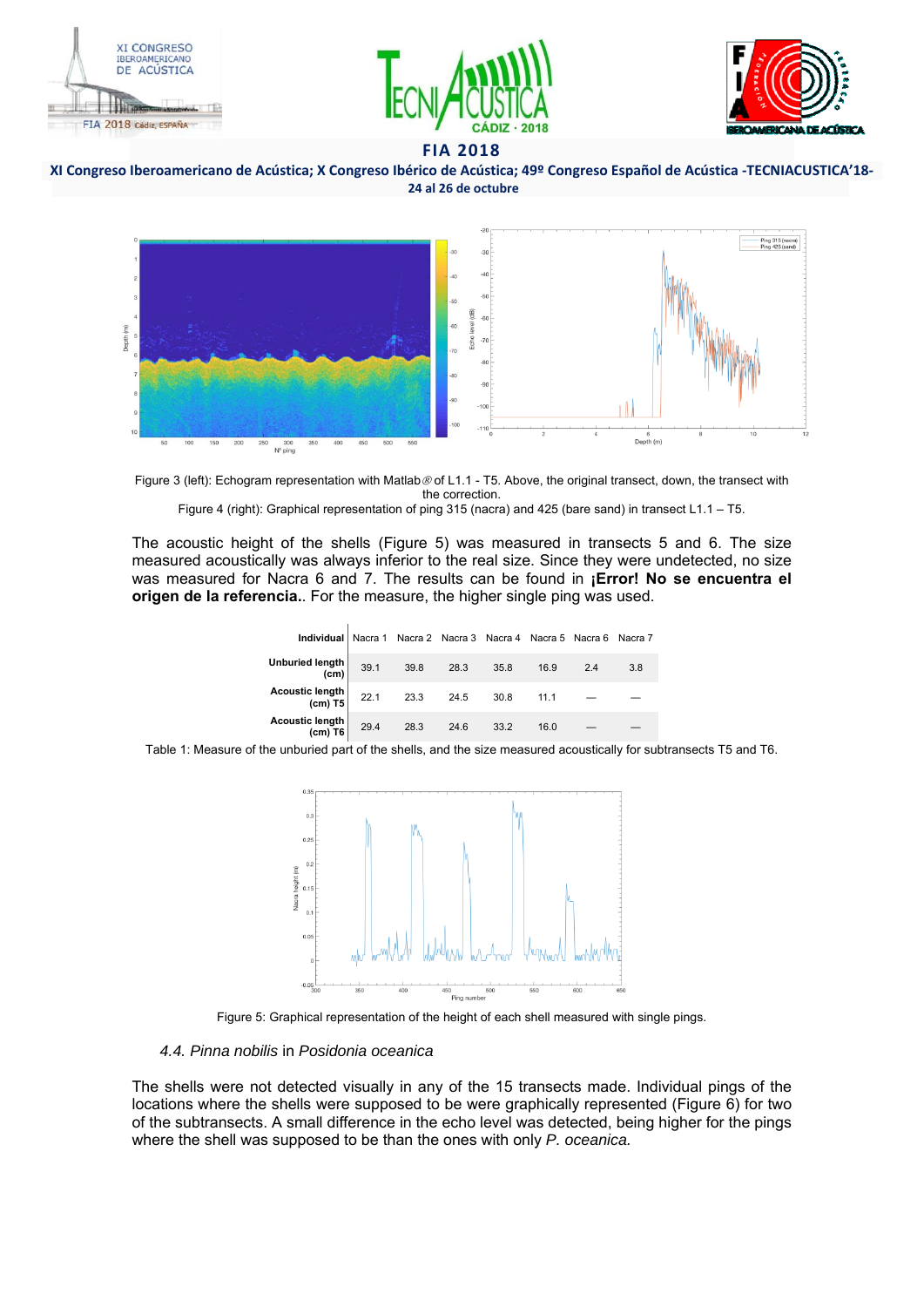





#### **XI Congreso Iberoamericano de Acústica; X Congreso Ibérico de Acústica; 49º Congreso Español de Acústica ‐TECNIACUSTICA'18‐ 24 al 26 de octubre**

For the representation of the shells in *P. oceanica*, -70, -60 and -50dB thresholds were used (

Ping 250 (Posido

Figure 6 (left): Ping representations of L2.1 – T6 with shells. Blue lines represent pings with a shell and green lines represent pings with only *P. oceanica*.

*Figure 7*). The location of the shells through different thresholds was not clear.



#### Figure 6 (left): Ping representations of L2.1 – T6 with shells. Blue lines represent pings with a shell and green lines represent pings with only *P. oceanica*. *Figure 7*(right)*:* Height representation for -70, -60 and - 50dB thresholds (mean of each three pings) in transect

# **5. Discussion**

This work presented a first step in the monitoring of *P. oceanica* and *P. nobilis* through a sidescan*.* The sss proved to be a useful tool in this task, although futher work must be done to improve the methodology.

Four stations of *P. oceanica* were monitored. The direct measurements indicated a clear difference between the locations. L3.1 and L3.2 showed a higher density and cover, which could be expected due to the shallow water (5-6m) where are located, forming a barrier reef. L3.1, higher, was located in the middle of the meadow whereas L3.2 was located near the limit, more exposed to hydrodynamics. L2.1 and L2.2, located deeper, presented lower density and cover, being L2.1, at 8m, higher than L2.2, at 12m.

*P. oceanica* was clearly detected in all the subtransects realized in the four transects (L2.1, L2.2, L3.1 and L3.2). The energy accumulated in the 30cm over the bottom showed a correlation with the direct measures of density and cover, but it was inverse to what was supposes to be. A greater reflexion could be expected in denser and more cover meadows, giving a higher echo level. However, the data obtained showed how denser and more covered meadows result in a lower energy accumulated. It is known that the acoustic response of phanerogams depends on the biomass and the tissue characteristics but also on the photosynthetic activity, which produce gas bubbles (De Falco *et al.* 2010). This was also one of the reasons to expect a direct correlation: air gives a strong echo and the photosynthetic activity was expected to be higher in denser and shallower meadows. By the other side, it is known that fibers are acoustic absorbers, and the explanation to the inverse correlation could be that leaves act more as an absorber than as echo reflector, besides, the period of work matches with the beginning of *P. oceanica* losing leaves which could be related to a lower photosynthetic activity and, therefore, less gas bubbles. Seasonal monitoring could help to understand this effect.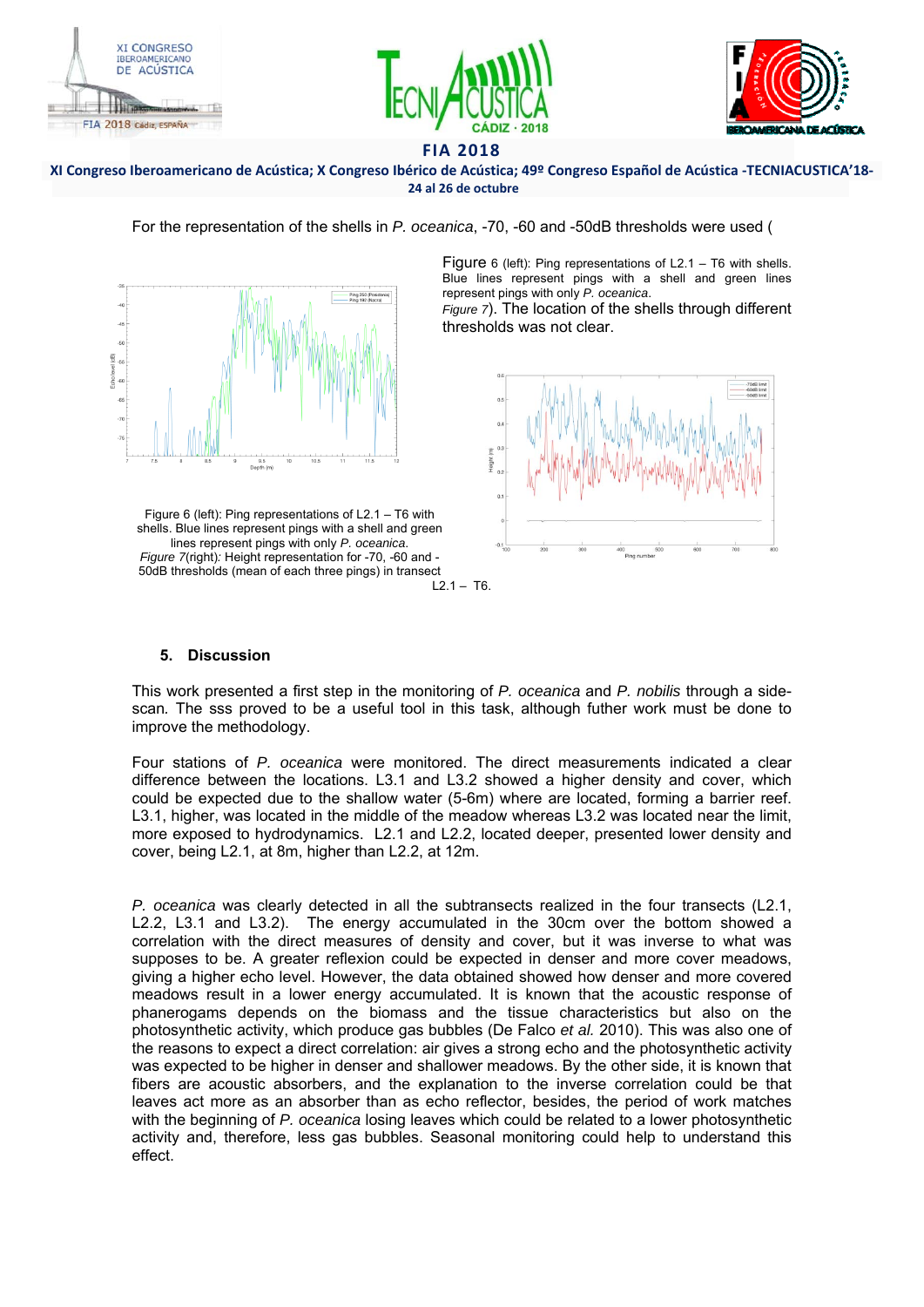





**XI Congreso Iberoamericano de Acústica; X Congreso Ibérico de Acústica; 49º Congreso Español de Acústica ‐TECNIACUSTICA'18‐ 24 al 26 de octubre** 

For *P. nobilis* not all the objectives were achieved. The current situation of the species, with a MME provoked by the protozoa *Haplosporidium pinnae (*Catanese *et al. 2018)* which already exterminate the Spanish Mediterranean populations, difficulted the development of the work. In that situation, the work was limited to the measurement of empty shells in bare sand and *P. oceanica.* The data obtained from the bare sand transect would give useful information about the acoustic response of the shell, since no other interference was present. This information would be useful for the location of the shells in *P. oceanica,* however, the transmission power used for bare sand transect L1.1 (100W) was not the same that for the other measurements (90W). Because of this the data were not comparable, and the TS observed in bare sand could not be used for the location of the shells in *P. oceanica.* 

The shells in L1.1 were visually detected in three of the subtransects. The huge size of the shell, being 2/3 of it over the bottom, together with the lack of any interference made them easily locatable. However, the juvenile shells were not found, probably due to their small size. A clear difference in the echo reflexion was observed. In bare sand, the echo reaches sharply the maximum level, whereas with the shell, the echo level presents two increments before reaching the maximum level.

The height of the shells was measured for T5 and T6, since in T3 the visualization was partial. The measurements made were always lower than the real data. Besides, the higher sizes measured did not correspond to the higher shell sizes.

Transect L2.1 was at 6m deep, which entails 2.7m of bottom surveyed to each side. Although the superficial buoys marked the transect, that the transductor didn't pass right over the shells could be also the reason why in T3 the shells were only partially visualized and why the measures of the height were lower. The transductor would have to pass right over the shell to get and accurate measure. In the other three subtransects the shells were visually undetected. Maybe if, as previously commented, the transductor passes too far away from the shells, the echo reaches before the bottom right below the boat than the shell, masking the signal. This data should be reviewed in detail to try to locate the shells in this subtransects.

The detection of the shells in *P. oceanica* was much less clear than in bare sand. The interference of the meadow made impossible to locate them visually, difficulting the posterior analysis. This, together with the problems associated when the transductor doesn't pass directly over the shells and the lack of information relative to the TS values of the shells made it even harder. The representation of individual pings where the shells should be placed seems to indicate that could be possible to locate the shells. For the different threshold representation, the result was unclear. Despite the lack of information, it seems that *P. oceanica* and *P. nobilis*  present a similar TS (it should be checked). This could be due to the higher volume of the meadow compared to an individual shell, despite the shell being a more rigid target. Extra work and deeper analysis should be done to improve the methodology and try an effective location.

## **6. Conclusions**

The sss proves to be a useful tool in the location of *P. ocenica.* Sss data and direct measures of *P. oceanica* density and cover showed an inverse correlation. Although further analysis should be done to understand the basics of the correlation, the possibility of using the side-scan as a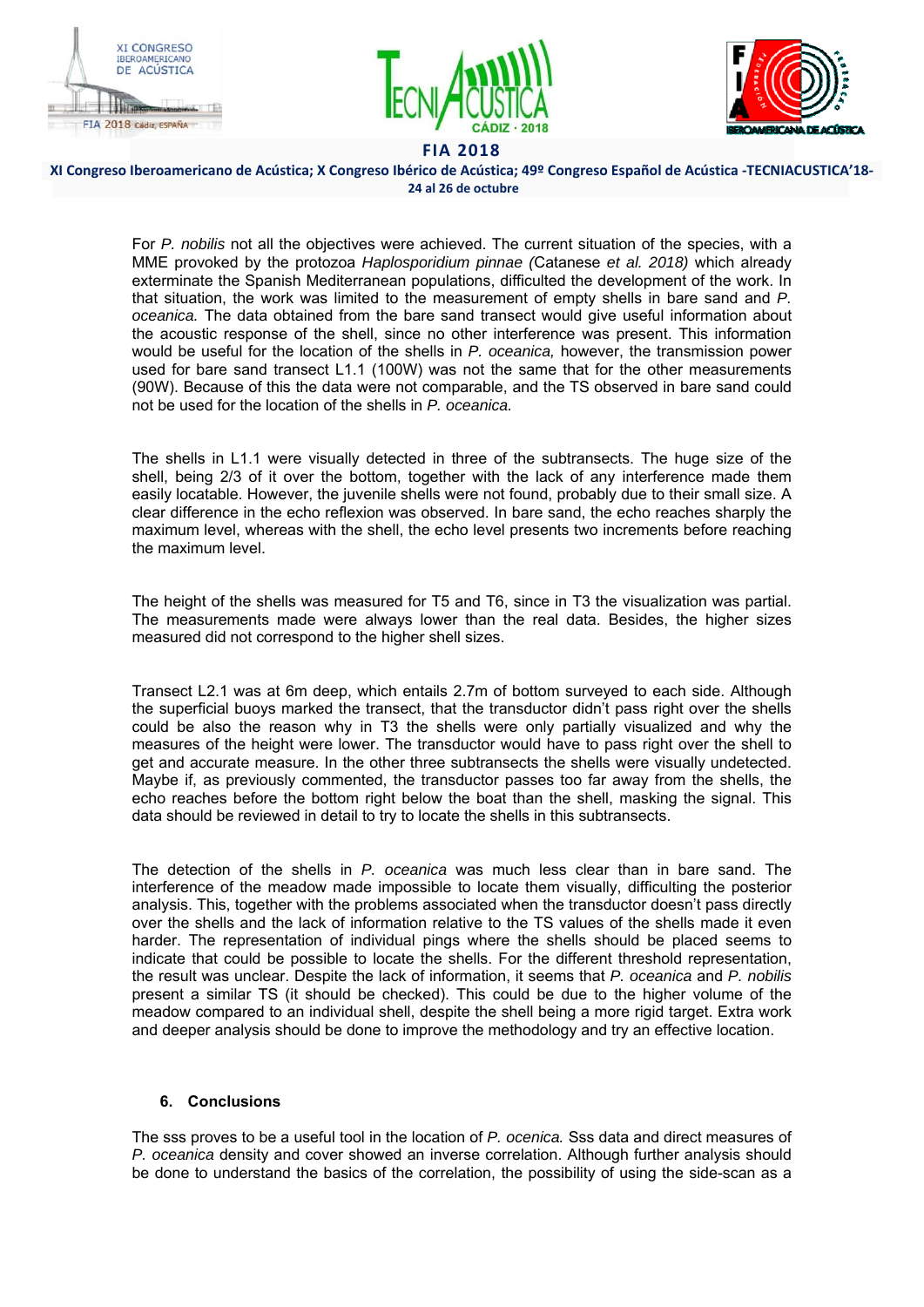





#### **XI Congreso Iberoamericano de Acústica; X Congreso Ibérico de Acústica; 49º Congreso Español de Acústica ‐TECNIACUSTICA'18‐ 24 al 26 de octubre**

tool for the monitoring of *P. oceanica* meadows should be considered. The sss can be used to estimate the height of the targets. Mainly for seagrass, where you obtain a mean of an extension. A specific height of a target is highly dependent of the position of the transductor in relation to the target.

In future works, including more sampling should be done to strengthen the correlation showed between the side-scan data and *P. oceanica* metrics (understanding which parameters rule the correlation is essential). Besides, is recommended the monitoring of the same meadow during different seasons, which could help to understand the seasonal variability of the echo reflexion, which could variate with the photosynthetic state. All this could help validate the methodology for its use as a tool in the monitoring of seagrass.

This work expects to be a first step in the location of *P. nobilis* individuals using acoustic. Shells of *P. nobilis* can be clearly located using a side-scan in bare sand, although the possibility of locating individuals when they are in the middle of a meadow needs further revision. Future analysis should be done looking for unique characteristics in the echo of the shell. The critical state of *P. nobilis* population require of new methodologies for the monitoring of its populations, which allows to explore larger areas for both, monitoring the populations that are still unaffected by the MME and look for individuals that survive and could be resistant to it. Although the sidescan is still far from accomplishing this objective, the advantages of using this methodology, make it advisable to continue this studies in the future.

## **7. Bibliography**

Basso L, Vazquez-Luis M, Garcia-March JR, Deudero S, Alvarez E, Vicente N, Duarte CM, Hendriks IE (2015) The Pen Shell, *Pinna nobilis*: A review of population status and recommended research priorities in the Mediterranean Sea. Advances in Marine Biology, Vol 71 71: 109-160 doi 10.1016/bs.amb.2015.06.002

Boudouresque CF, Bernard G, Bonhomme P (2006) Préservation et conservation des herbiers à *Posidonia Oceanica*. Ramoge pub.

Butler A, Vicente N, Gaulejac B (1993) Ecology of the pterioid bivalves *Pinna bicolor* Gmelin and Pinna nobilis L. Marine Life 3: 37-45

Catanese G, Grau A, Maria Valencia J, Rafael Garcia-March J, Alvarez E, Vazquez-Luis M, Deudero S, Darriba S, Carballal MJ, Villalba A (2018) *Haplosporidium pinnae* sp. nov., a haplosporidan parasite associated with mass mortalities of the fan mussel, *Pinna nobilis*, in the Western Mediterranean Sea. Journal of invertebrate pathology doi 10.1016/j.jip.2018.07.006

Darriba S (2017) First haplosporidan parasite reported infecting a member of the Superfamily Pinnoidea (*Pinna nobilis*) during a mortality event in Alicante (Spain, Western Mediterranean). Journal of Invertebrate Pathology doi 10.1016/j.jip.2017.05.006

De Falco G, Tonielli R, Di Martino G, Innangi S, Simeone S, Parnum IM (2010) Relationships between multibeam backscatter, sediment grain size and *Posidonia oceanica* seagrass distribution. Cont Shelf Res 30: 1941- 1950 doi 10.1016/j.csr.2010.09.006

Garcia-March JR (2005) Aportaciones al conocimiento de la biología de *Pinna nobilis* Linneo, 1758 (Mollusca Bivalvia) en el litoral mediterráneo ibérico. Universitat de Valencia, Servei de Publicacions, Valencia.

Garcia-March JR, Garcia-Carrascosa AM, Cantero ALP, Wang YG (2007) Population structure, mortality and growth of *Pinna nobilis* Linnaeus, 1758 (Mollusca, Bivalvia) at different depths in Moraira bay (Alicante, Western Mediterranean). Marine Biology 150: 861-871 doi 10.1007/s00227-006-0386-1

Green EP, Short FT, Short FT, Centre WCM (2003) World Atlas of Seagrasses. University of California Press Lefebvre A, Thompson CEL, Collins KJ, Amos CL (2009) Use of a high-resolution profiling sonar and a towed

video camera to map a Zostera marina bed, Solent, UK. Estuarine Coastal and Shelf Science 82: 323-334 doi 10.1016/j.ecss.2009.01.027

Pasqualini V, Pergent-Martini C, Clabaut P, Pergent G (1998) Mapping of Posidonia oceanica using aerial photographs and side scan sonar: Application off the Island of Corsica (France). Estuarine Coastal and Shelf Science 47: 359-367 doi 10.1006/ecss.1998.0361

Paul M, Lefebvre A, Manca E, Amos CL (2011) An acoustic method for the remote measurement of seagrass metrics. Estuarine Coastal and Shelf Science 93: 68-79 doi 10.1016/j.ecss.2011.04.006

Powers J, Brewer SK, Long JM, Campbell T (2015) Evaluating the use of side-scan sonar for detecting freshwater mussel beds in turbid river environments. Hydrobiologia 743: 127-137 doi 10.1007/s10750-014-2017-z